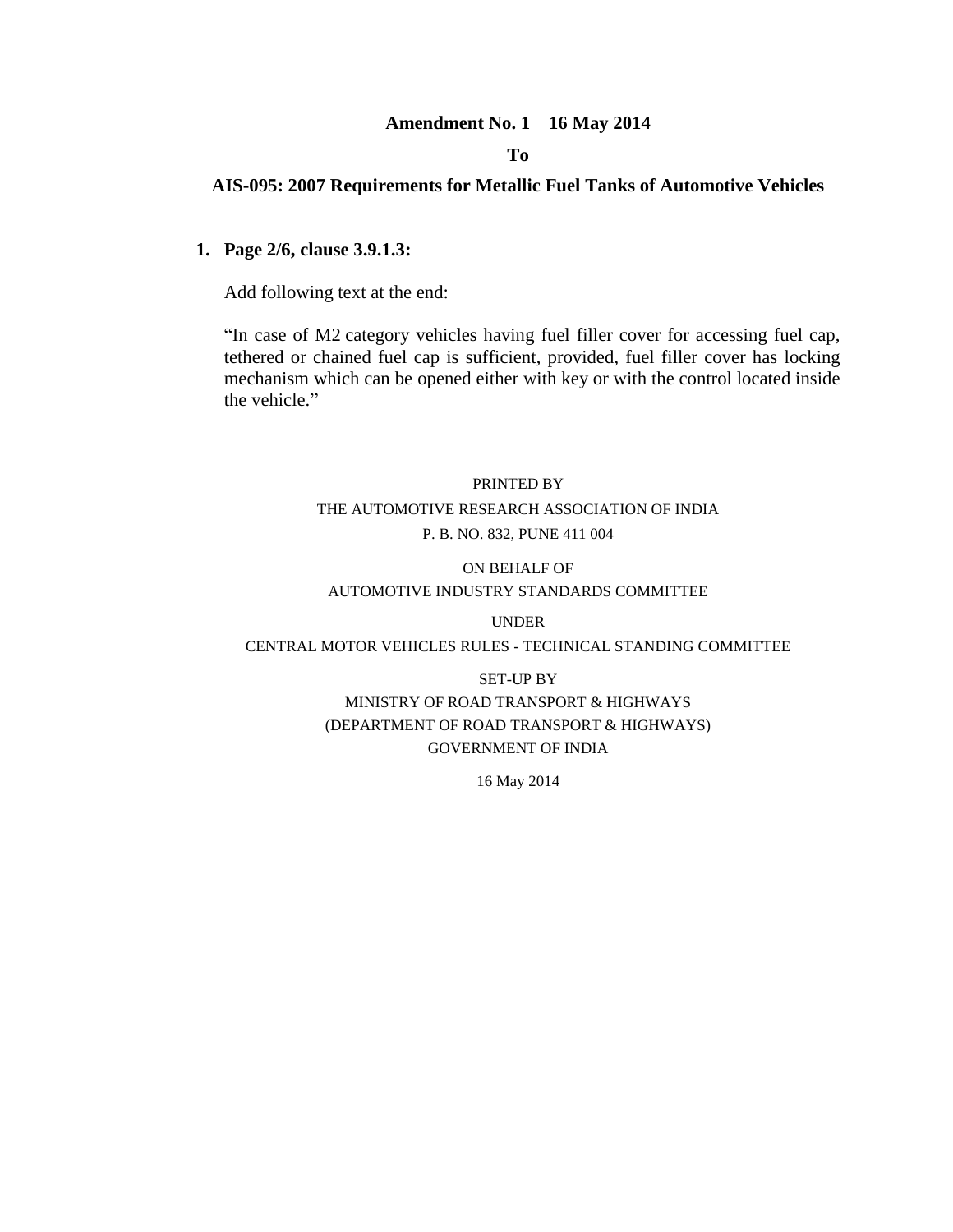## **AIS-095**

## AUTOMOTIVE INDUSTRY STANDARD

# **Requirements for Metallic Fuel Tanks of Automotive Vehicles**

PRINTED BY THE AUTOMOTIVE RESEARCH ASSOCIATION OF INDIA P.B. NO. 832, PUNE 411 004

ON BEHALF OF AUTOMOTIVE INDUSTRY STANDARDS COMMITTEE

UNDER CENTRAL MOTOR VEHICLE RULES – TECHNICAL STANDING COMMITTEE

> SET-UP BY MINISTRY OF SHIPPING, ROAD TRANSPORT & HIGHWAYS (DEPARTMENT OF ROAD TRANSPORT & HIGHWAYS) GOVERNMENT OF INDIA

> > August 2007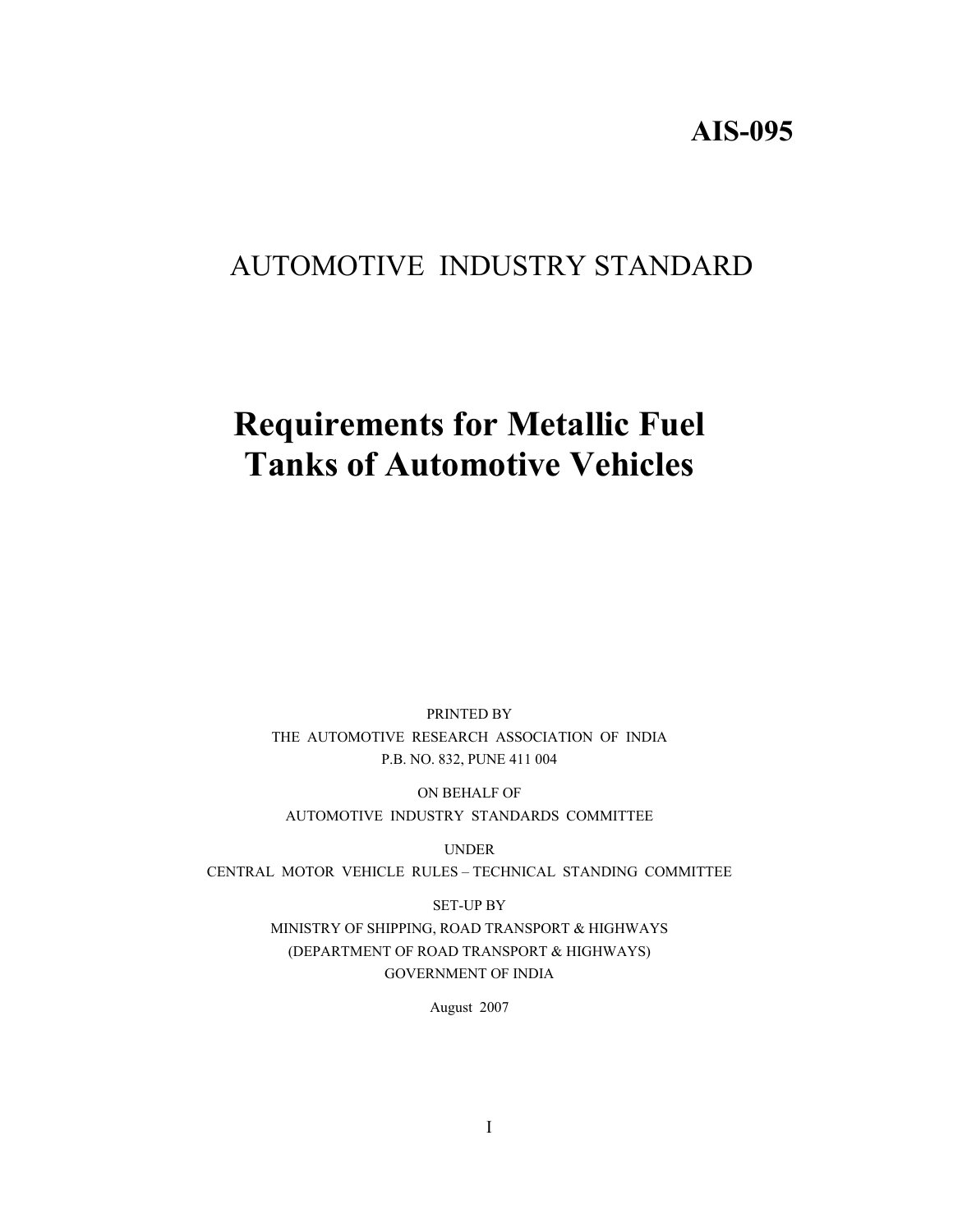## Status chart of the standard to be used by the purchaser for updating the record

| Sr.<br>No. | Corr-<br>igenda | ment | Amend-   Revision | <b>Date</b> | Remark | Misc. |
|------------|-----------------|------|-------------------|-------------|--------|-------|
|            |                 |      |                   |             |        |       |
|            |                 |      |                   |             |        |       |
|            |                 |      |                   |             |        |       |
|            |                 |      |                   |             |        |       |
|            |                 |      |                   |             |        |       |
|            |                 |      |                   |             |        |       |
|            |                 |      |                   |             |        |       |

**General remarks:**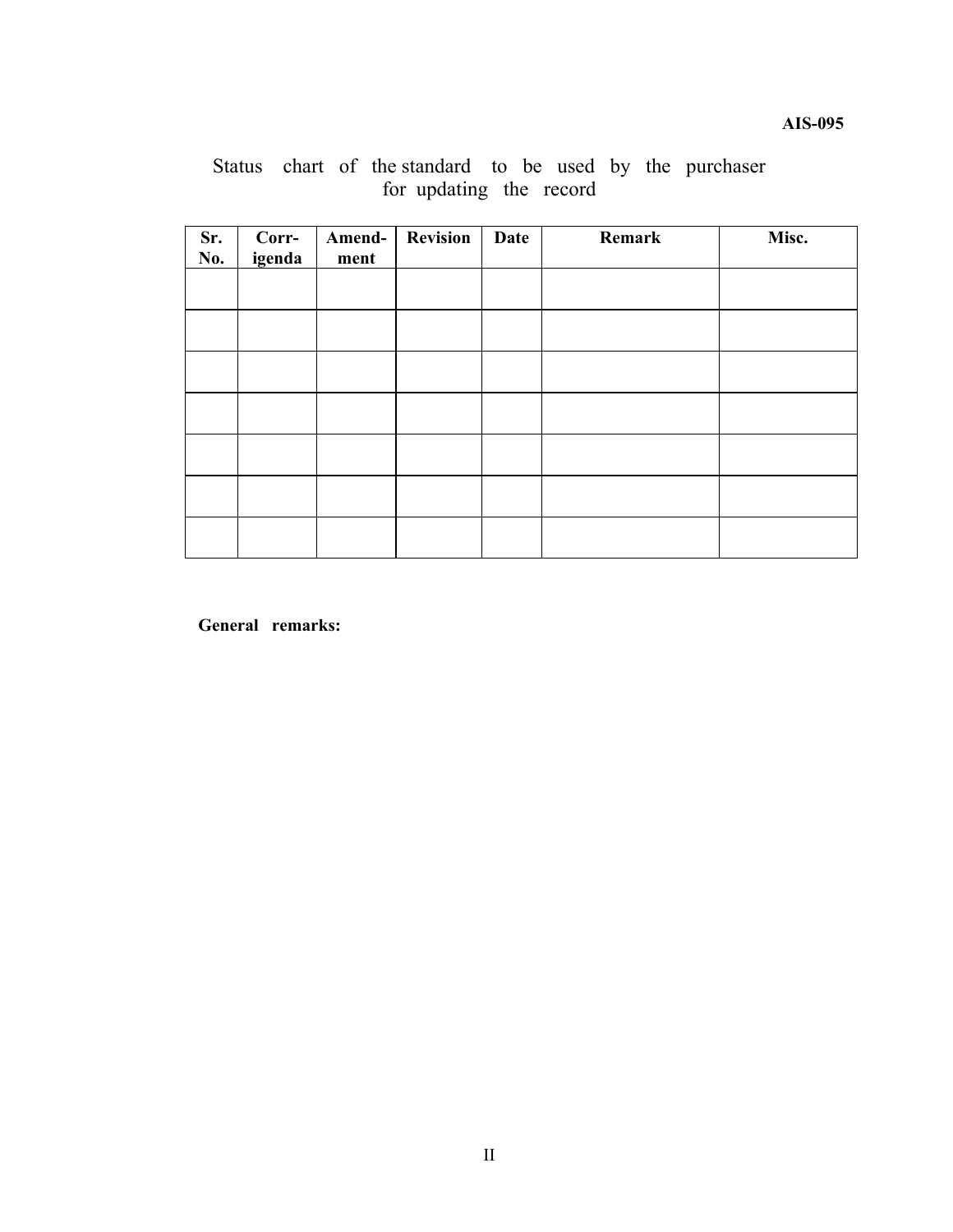#### **INTRODUCTION**

The Government of India felt the need for a permanent agency to expedite the publication of standards and development of test facilities in parallel when the work on the preparation of the standards is going on, as the development of improved safety critical parts can be undertaken only after the publication of the standard and commissioning of test facilities. To this end, the erstwhile Ministry of Surface Transport (MoST) has constituted a permanent Automotive Industry Standards Committee (AISC) vide order No. RT-11028/11/97-MVL dated September 15, 1997. The standards prepared by AISC will be approved by the permanent CMVR Technical Standing Committee (CTSC). After approval, the Automotive Research Association of India, (ARAI), Pune, being the secretariat of the AIS Committee, has published this standard.

Based on deliberations in the CMVR-TSC and AISC it has been decided to create a suite of standards related to Passive Safety which are founded on dynamic (or crash) testing of passenger cars and utility vehicles. These standards would then form the basis of the notification and implementation of advanced passive safety norms in the latter part of this decade as per the Safety Road Map adopted for India.

The behaviour of fuel tanks has a significant role in the overall safety and fire avoidance performance of the vehicles. Therefore a need was felt to upgrade the currently notified IS 12056 : 1987/1998 to higher performance levels. Accordingly this new AIS-095 has been created.

While preparing this standard considerable assistance has been taken from following ECE regulation and EEC Directive:

| ECE R 34 | Uniform Provisions concerning the approval of vehicles<br>with regard to the prevention of fire risks      |
|----------|------------------------------------------------------------------------------------------------------------|
|          | EEC Directive Fuel tanks and rear underrun protection of motor<br>$70/221/EEC$ vehicles and their trailers |

The Automotive Industry Standards Committee (AISC) responsible for preparation of this standard is given in Annex : II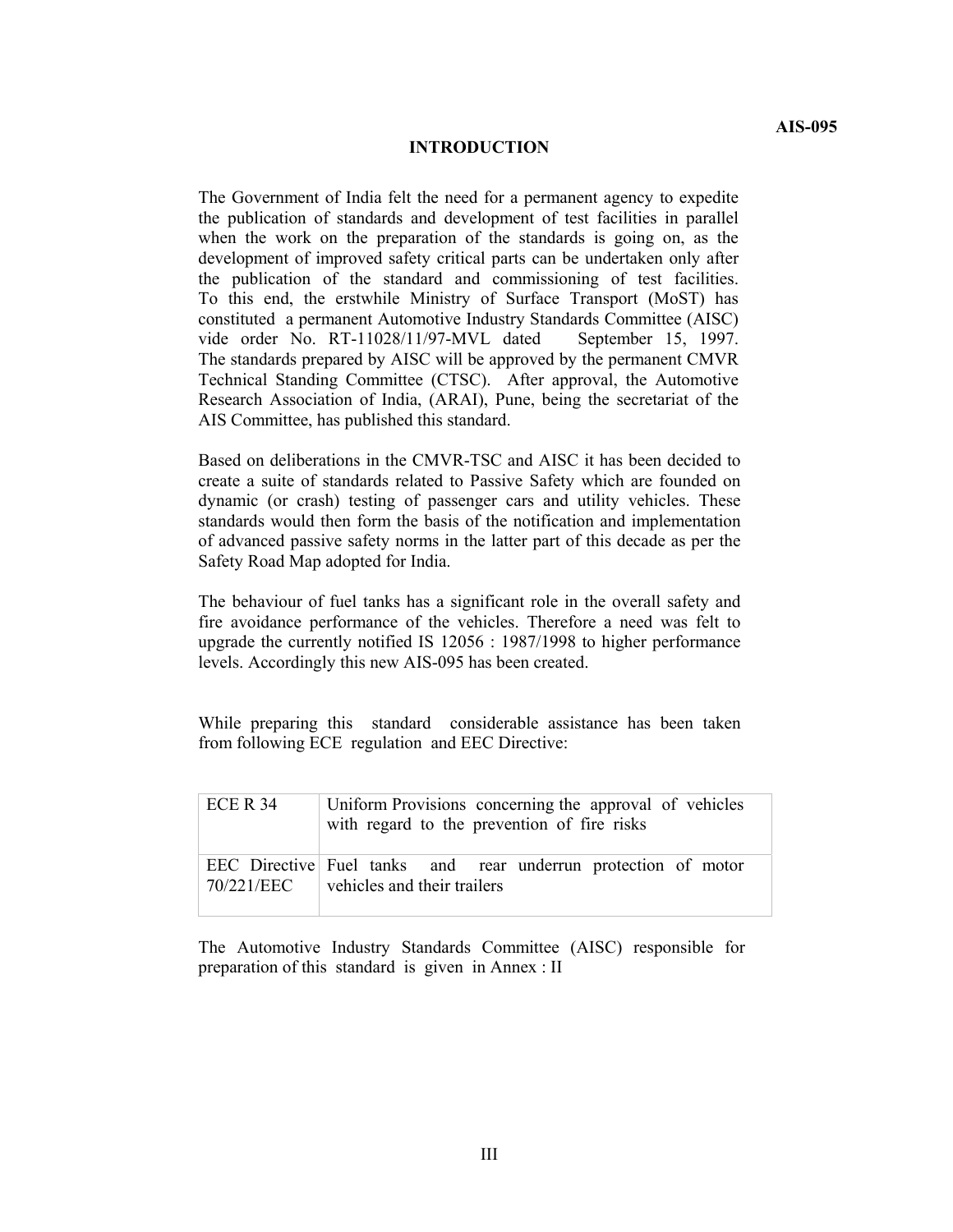## **Requirements for Metallic Fuel Tanks of Automotive Vehicles**

## **0. SCOPE**

 This standard applies to metallic tanks intended for use with liquid fuel and fitted on vehicles of categories M, N and T.

#### **1.0 REFERENCES**

- 1.1 IS 12056: 1987 Recommendations for Safety requirements for Fuel Tank Assembly of Automotive Vehicles
- 1.2 AIS-053 Automotive Vehicles – Types – Terminology

## **2.0 DEFINITIONS**

For the purpose of the standard

- 2.1 **"Vehicle Type with regard to fuel tanks**" means vehicles which do not differ essentially in such respect as.
- 2.1.1 The structure, shape, dimensions and materials of the tank (s)
- 2.1.2 In vehicles of category M1 the position of the tank(s) in the vehicle in so far as it has a negative effect on the requirements of section 3.10 of this standard.
- 2.2 **"Occupant compartment**" means the space for occupant accommodation bounded by the roof, floor, side walls, doors, outside glazing, front bulkhead and rear bulkhead.
- 2.3 (Paragraph Reserved)
- 2.4 **"Tank**" means the metallic tank(s) designed to contain the liquid fuel, as defined in section 2.6 used primarily for the propulsion of the vehicle excluding its accessories (filler pipe if it is a separate element), gauge, connections to the engine or to compensate interior excess pressure, etc.
- 2.5 **"Capacity of the tank**" means the tank capacity as specified by the manufacturer.
- 2.6 **"Liquid fuel"** means a fuel which is liquid in normal ambient conditions.

## **3.0 GENERAL SPECIFICATIONS**

- 3.1 Tanks must be made so as to be corrosion-resistant.
- 3.2 Tanks must satisfy, when equipped with all accessories, which are normally attached to them, the leakage tests carried out according to section 4.1 at a relative internal pressure equal to double the working pressure, but in any event not less than an excess pressure above atmosphere of 0.3 bar.
- 3.3 Any excess pressure or any pressure exceeding the working pressure must be compensated automatically by suitable devices (vents, safety valves etc.)
- 3.4 The vents must be designed in such a way as to prevent any fire risk. In particular, any fuel which may leak when the tank(s) is (are) being filled must not be able to fall on the exhaust system. It shall be channeled to the ground.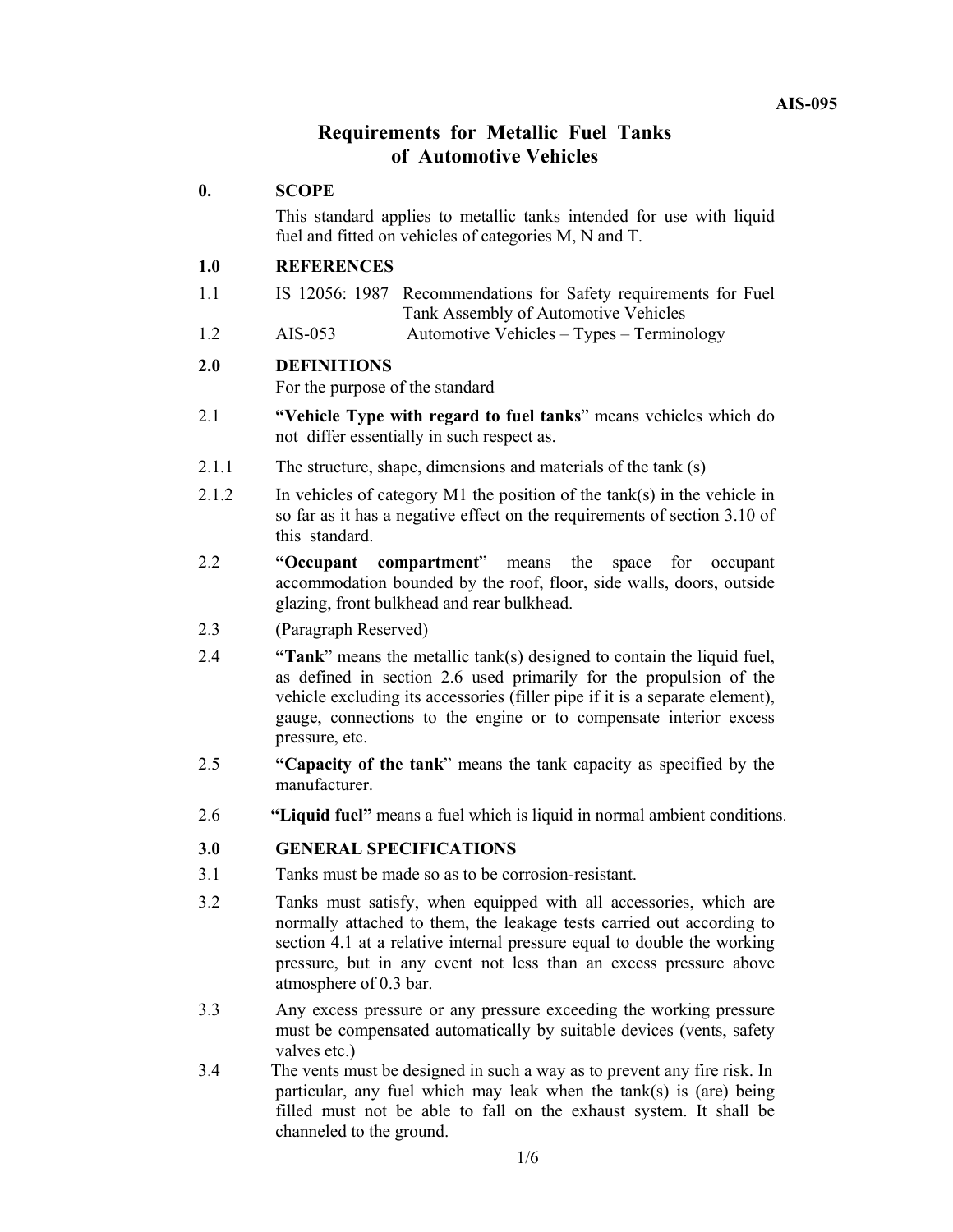- 3.5 The tank(s) must not be situated in, or form, a surface (floor, wall, bulkhead) of the occupant compartment or any other compartment integral with it.
- 3.6 A partition must be provided to separate the occupant compartment from the tank(s). The partition may contain apertures ( e.g. to accommodate cables) provided they are so arranged that fuel cannot flow freely from the tank(s) into the occupant compartment or any other compartment integral with it during normal conditions of use.
- 3.7 Every tank must be securely fixed and so placed as to ensure that any fuel leaking from the tank or its accessories will escape to the ground and not into the occupant compartment during normal conditions of use.
- 3.8 The filler hole must not be situated in the occupant compartment, in the luggage compartment or in the engine compartment.
- 3.9 The fuel must not escape through the tank cap or through the devices provided to compensate excess pressure during foreseeable course of operation of the vehicles. In the case of overturning of the vehicle, a drip may be tolerated provided that it does not exceed 30 g/min; this requirement must be verified during the test prescribed in section 4.2.
- 3.9.1 The fuel filler cap must be fixed to the filler pipe. .

 The requirements of Paragraph 3.9.1 will be deemed to be satisfied if provision is made to prevent excess evaporative emissions and fuel spillage caused by a missing fuel filler cap. This may be achieved using one of the following:

- 3.9.1.1 An automatically opening and closing, non-removable fuel filler cap.
- 3.9.1.2 Design features, which avoid excess evaporative emissions and fuel spillage in the case of a missing fuel filler cap.
- 3.9.1.3 Any other provision which has the same effect. Examples may include, but are not limited to a tether filler cap, a chained filled cap or one utilizing the same locking key for the filler cap and for the vehicle's ignition. In this case, the key shall be removable from the filler cap only in the locked condition. However, the use of tethered or chained filler cap by itself is not sufficient for vehicles other than those of Categories M1 and N1.
- 3.9.2 The seal between the cap and the filler pipe must be retained securely in place. The cap must latch securely in place against the seal and filler pipe when closed.
- 3.10 Tanks must be installed in such a way as to be protected from the consequences of an impact to the front or the rear of the vehicle; there shall be no protruding parts, sharp edges, etc. near the tank.
- 3.11 The fuel tank and the filler neck shall be designed and installed in the vehicles in such a way as to avoid any accumulation of static electricity charges on their entire surface. If necessary, they shall be discharged into the metallic structure of the chassis or any major metallic mass by means of a good conductor.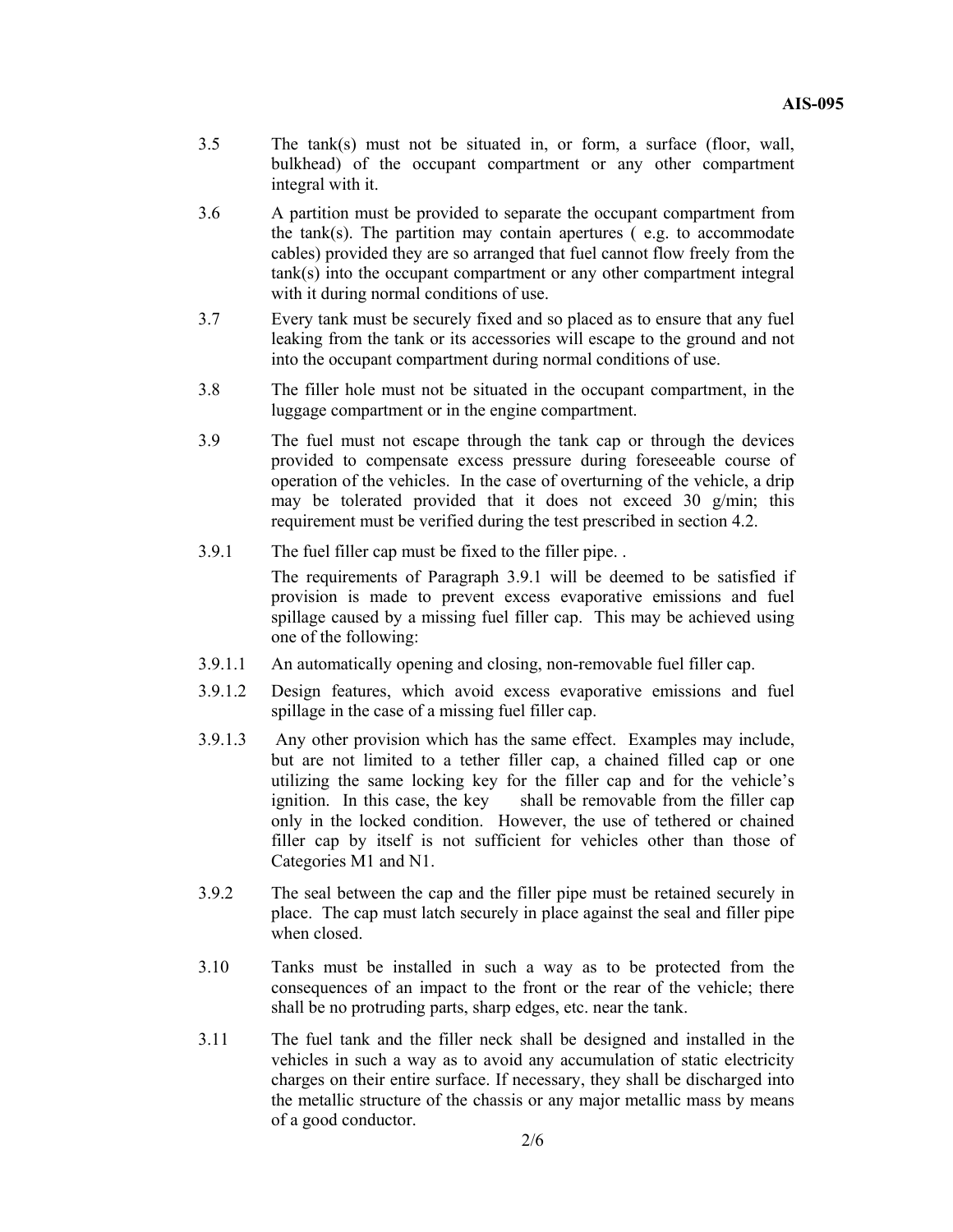## **4.0 TESTS**

## 4.1 **Hydraulic Test**

 The tank must be subjected to a hydraulic internal pressure test, which must be carried out on an isolated unit complete with all its accessories. The tank must be completely filled with a nonflammable liquid (water, for example). After all communication with the outside has been cut off, the pressure must be gradually increased, through the pipe connection through which fuel is fed to the engine, to a relative internal pressure equal to double the working pressure used and in any case not less than a gauge pressure of 0.3 bar, which must be maintained for one minute. During this time the tank shell must not crack or leak; however, it may be permanently deformed.

4.1.1 Fuel tanks which have been demonstrated to comply with the requirements of IS 12056: 1987/1998 Para 4.3 shall be deemed to comply with the requirement of Para 4.1 of this standard.

## 4.2 **Overturn Test**

- 4.2.1 The tank and all its accessories must be mounted on to a test fixture in a manner corresponding to the mode of installation on the vehicle for which the tank is intended; this also applies to a system for the compensation of the interior excess pressure.
- 4.2.2 The test fixture shall rotate about an axis lying parallel to the longitudinal vehicle axis.
- 4.2.3 The test shall be carried out with the tank filled to 90% of its capacity and also 30% of its capacity with a non-flammable liquid having a density and a viscosity close to those of the fuel normally used (water may be accepted)
- 4.2.4.1 The tank must be turned from its installed position 90° to the right. The tank must remain in this position, for at least five minutes.
- 4.2.4.2 The tank must then be turned 90° further in the same direction. The tank must be held in this position, in which it is completely inverted, for at least another 5 minutes.
- 4.2.4.3 The tank must be rotated back to its normal position. Testing liquid which has not flowed back from the venting system into the tank must be drained and replenished if necessary.
- 4.2.4.4 The tank must be rotated  $90^\circ$  in the opposite direction and left for at least 5 minutes in this position.
- 4.2.4.5 The tank must be rotated 90° further in the same direction. This completely inverted position must be maintained for at least 5 minutes. Afterwards, the tank must be rotated back to its normal position.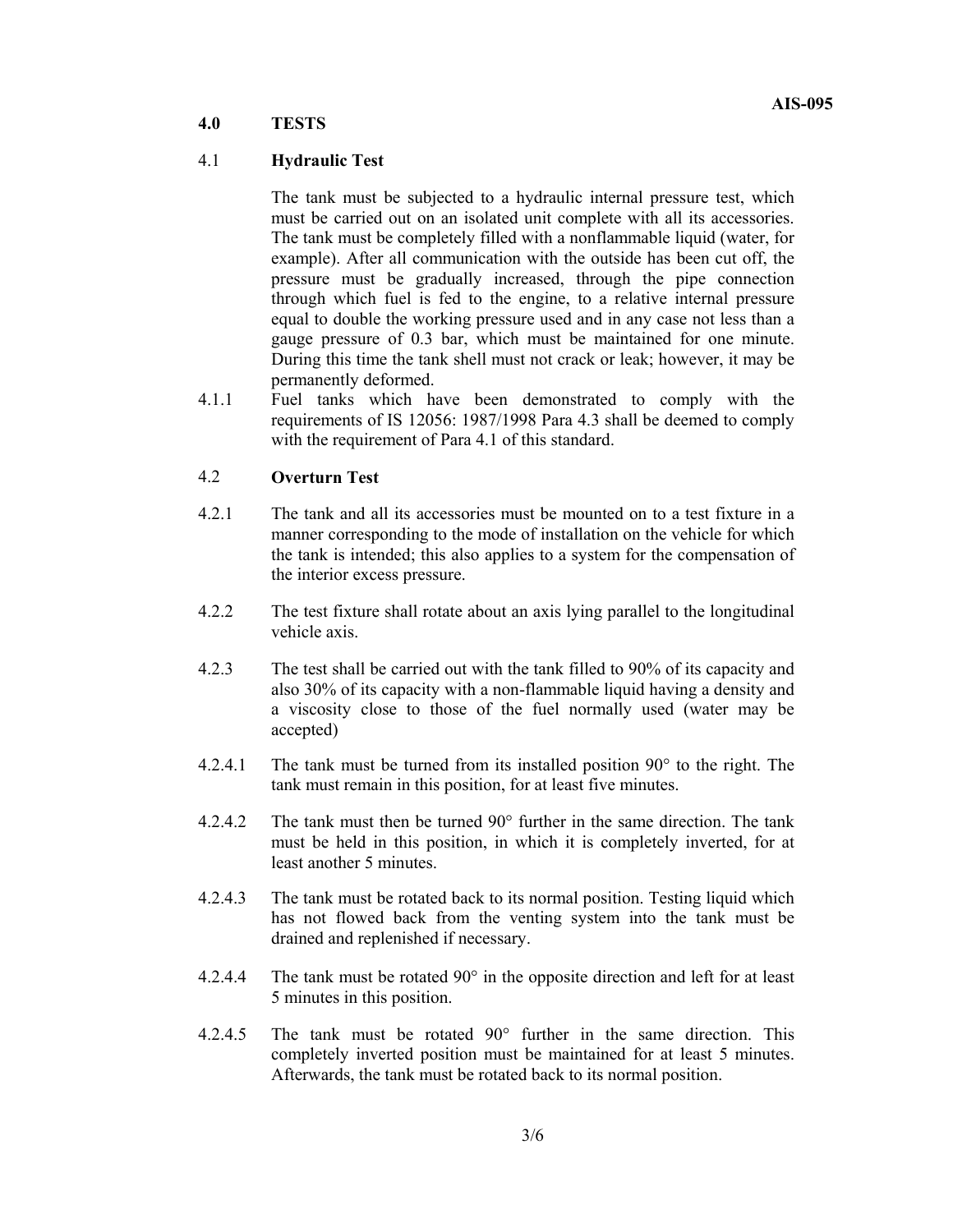## **5.0 APPLICATION FOR APPROVAL**

- 5.1 The application for approval must be accompanied with the information listed in Annex : 1.
- 5.2 Two sets of fuel tanks and required accessories shall be offered to the test agency for checking compliance to this standard.

### **6.0 CONFORMITY OF PRODUCTION PROCEDURE**

 For ensuring conformity of production one fuel tank shall be demonstrated to comply with the requirements of clause 3.2 Hydraulic Test once in every two years.

### **7.0 CRITERIA FOR EXTENSION OF APPROVAL**

 As existing approval for a liquid fuel tank system shall be deemed as being extendable to another system without evaluation if the change between the systems is limited to

- 7.1 Fitment of the same fuel tank (with respect to structure, shape, dimensions and material of tank) on another vehicle or at another location on the same vehicle. However, these relocations must not adversely affect the requirements of section 3.10 of this standard on vehicles of category M1.
- 7.2 Corrosion protection on the tank or its accessories is changed from one type to another.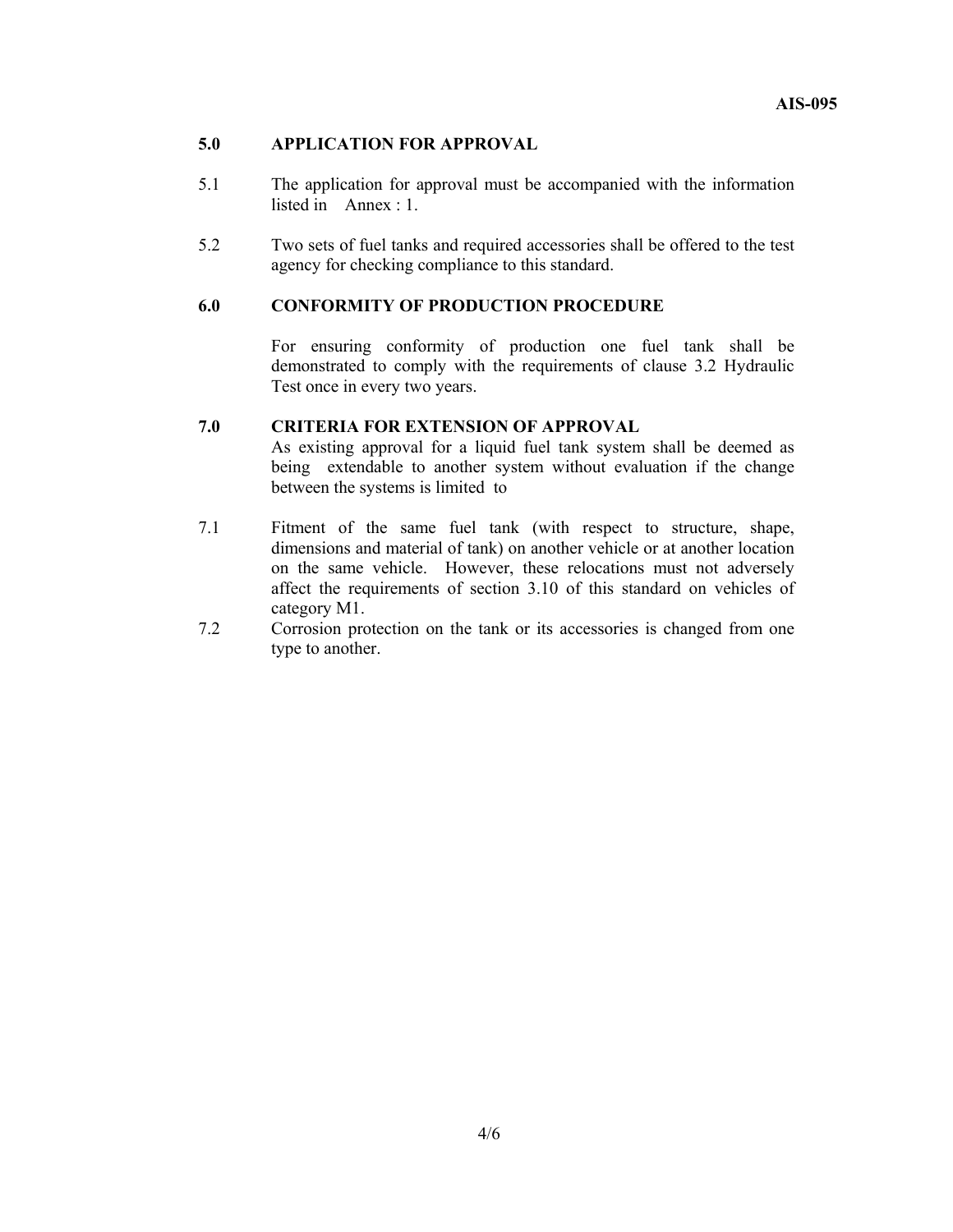#### **AIS-095**

## **ANNEX : I**  ( see 5.1)

- 1.0 Information to be furnished by the fuel tank manufacturer :
- 1.1 Name and address of the fuel tank manufacturer
- 1.2 Type of fuel stored in the tank
- 1.3 Fuel Tank Capacity
- 1.4 Material of the Tank
- 1.5 Detailed engineering drawing and technical specifications of the fuel tank with all connections and details of breathing / venting arrangement
- 1.6 Working pressure of the tank.
- 2.0 Information to be furnished by the vehicle manufacturer :
- 2.1 Name and address of the vehicle manufacturer
- 2.2 Category of the vehicle(s) (As per AIS-053)
- 2.3 Vehicle model / Variants
- 2.4 Sketch showing location and mounting of the fuel tank on the vehicle